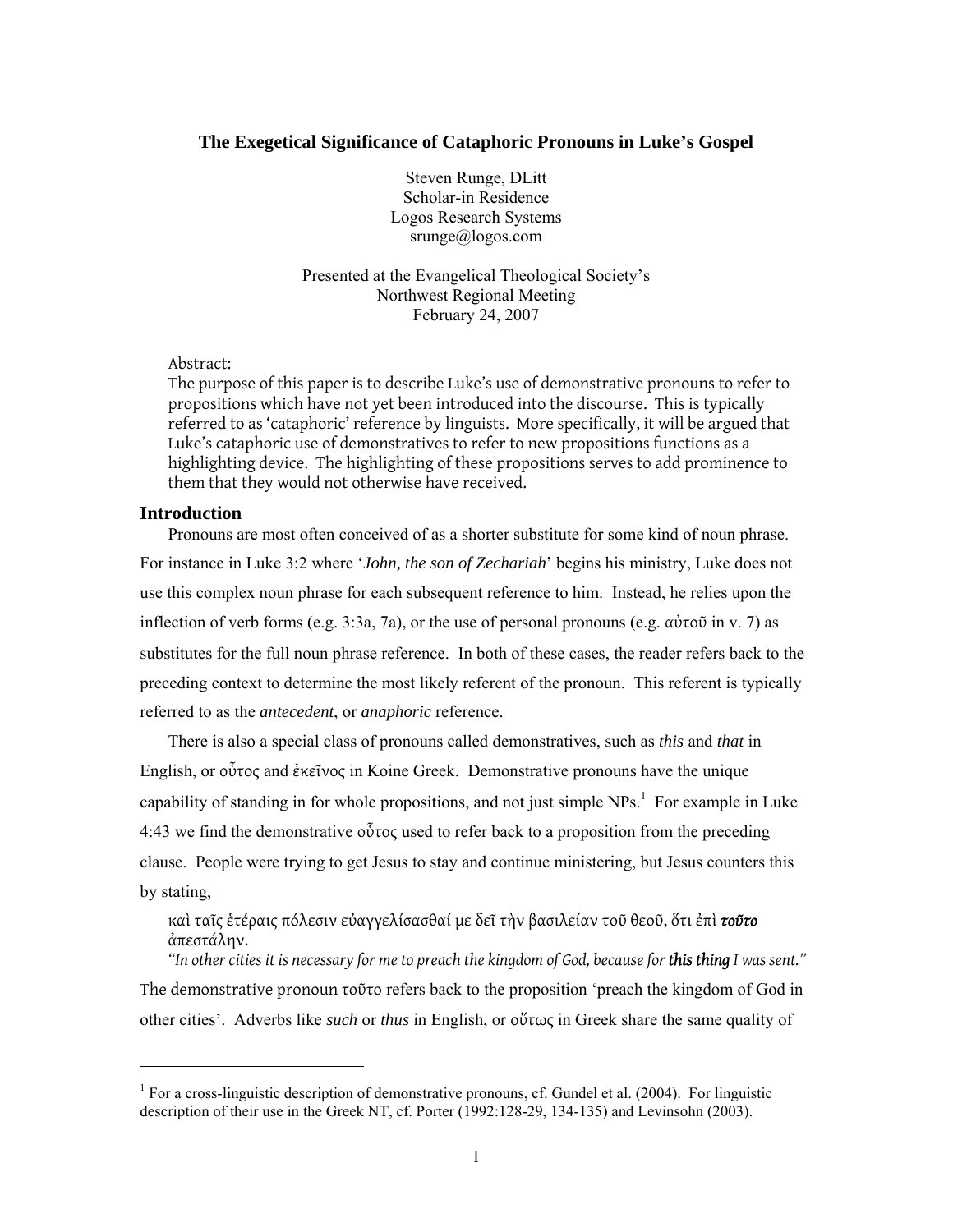demonstratives in that they may also refer to entire propositions. Use of demonstrative adverbs is generally associated with describing the manner in which some action is done by referring back to an earlier proposition. For example, in Luke 12:27 Jesus describes how splendidly God clothes the flowers of the field by comparing them to Solomon's glory. Then in v. 28, Jesus uses the preceding illustration to describe the manner in which the Father attends to our physical needs by stating,

εἰ δὲ… ὁ θεὸς *οὕτως* ἀμφιέζει

*"If God thus clothes them…"* or *"If God in this way clothes them…"* 

The same technique is used by Paul in Gal. 6:2:

Ἀλλήλων τὰ βάρη βαστάζετε καὶ *οὕτως* ἀναπληρώσετε τὸν νόμον τοῦ Χριστοῦ. *"Bear one another's burdens, and thus (οὕτως) you will fulfill the law of Christ".* 

These examples illustrate that demonstrative pronouns and adverbs have the ability to stand in for entire propositions. In the same way that pronouns can act as substitutes for full NPs, demonstratives can function as substitutes for entire propositions.

As stated earlier, pronouns are most often associated with *anaphoric* reference, referring *back* to some antecedent in the preceding discourse. However, one often finds demonstratives used to point *ahead* to something. In other words, the demonstrative *cataphorically* refers to a referent that has yet to be introduced. This has been referred to as the *appositional* use of demonstratives by A. T. Robertson (1934:698), or as *proleptic* use by Wallace (2002:318). Though grammarians note the existence of this device, little indication is given as to its function within the overall discourse.

So why would you want to refer to a proposition using a demonstrative *before* it has been introduced into the discourse? I propose that the cataphoric use of demonstratives is purposefully used as a highlighting device. The cataphoric reference to the proposition adds anticipation and prominence to it that it would not otherwise have received. Believe it or not, we use this device quite a bit in colloquial English. Let's begin with a few English examples to better understand this concept before moving on to Luke's usage in Greek.

We have lots of different ways to highlight that something important is about to be stated in a discourse. The typical means we use to cataphorically highlight a proposition is to insert an extraneous clause or question just before the important proposition. Think carefully about the contexts in which you might hear these statements:

- Get this!
- Listen to this!
- Guess what!
- You know what?
- Alright, here's the deal!
- This is my final offer...
- Let me level with you.
- If you want to know the truth...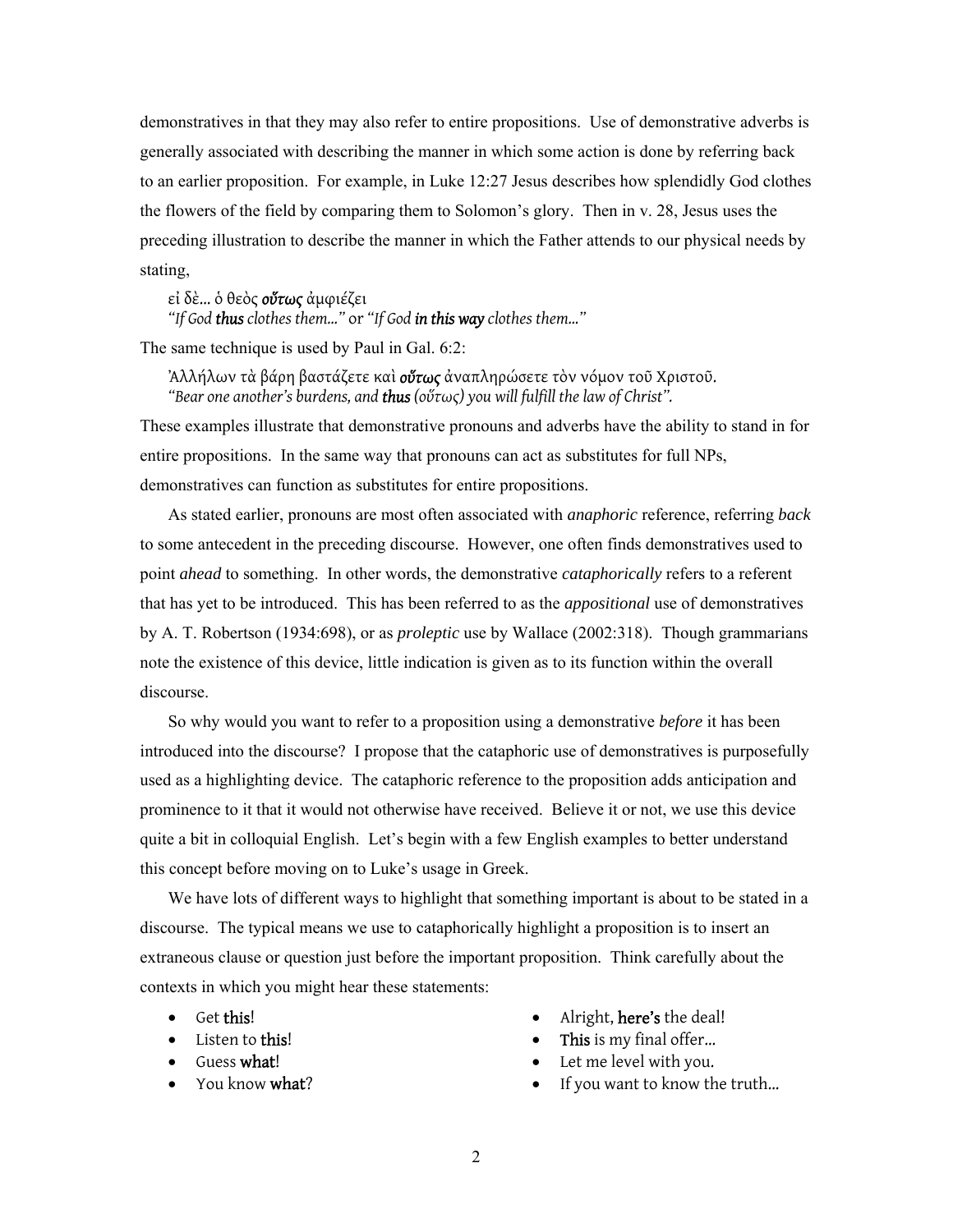None of these statements are necessary to understand the proposition that follows. 'Get this' and 'Listen to this' are typically used just before some surprising or important announcement. The same is true for the rhetorical questions 'Guess what' and 'You know what'. The speaker is likely not expecting an answer. 'Here's the deal' and 'This is my final offer' are often used in sales negotiations to announce the next proposal. The final two are variations of the same device, only without demonstratives. The simple point that I want to make is that each of these constructions function as an attention getter. Speakers use them to pique your curiosity.

Transitioning back to Greek, I would argue that the cataphoric use of demonstratives in the New Testament serves a comparable highlighting function to the English idioms just mentioned. Here are some examples from the Greek NT. Consider the uses of demonstratives in 1 John 4:8-10:

*"The one who does not love does not know God, for God is love. 9 By this (ἐν τούτῳ) the love of God was manifested in us, that (ὅτι) God has sent His only begotten Son into the world so that we might live through Him.* 

*10 In this (ἐν τούτῳ) is love, not that (ὅτι) we loved God, but that (ὅτι) He loved us and sent His Son to be the propitiation for our sins" (NASB).* 

Here we have two cataphoric demonstratives referring to propositions. The first highlights the manner in which God loves us, the second highlights John's definition of love. Both of the highlighted propositions are contained or resolved in subordinate ὅτι clauses. John could have just as easily stated that God's love was manifested to us by Him sending His Son. Alternatively, he could have stated that God's act of sending His Son manifested His love for us. Instead, he chose to highlight each of these propositions by using a cataphoric demonstrative. The resulting effect is to add prominence to them that they would not otherwise have received. This added prominence is an indicator of the importance of these propositions to the context of 1 John 4.

 Here are the things to keep in mind about demonstratives. First, they have the unique grammatical ability to replace whole propositions, and not just noun phrases. Second, they are not always used to refer back to something *anaphorically*. They are also used to refer ahead *cataphorically* to something that has not yet been introduced into the discourse. I propose that the cataphoric use of demonstratives is intended by the writer to highlight the not-yet-introduced element. In other words, use of this construction adds prominence to the proposition that it would not otherwise have received. Furthermore, these propositions have been intentionally highlighted by the writer because of their significance to the overall meaning of the passage.

 I will present the examples from Luke based on the syntactic means used to mark the resolution of the cataphoric reference. The first examples all use a subordinate conjunction (e.g.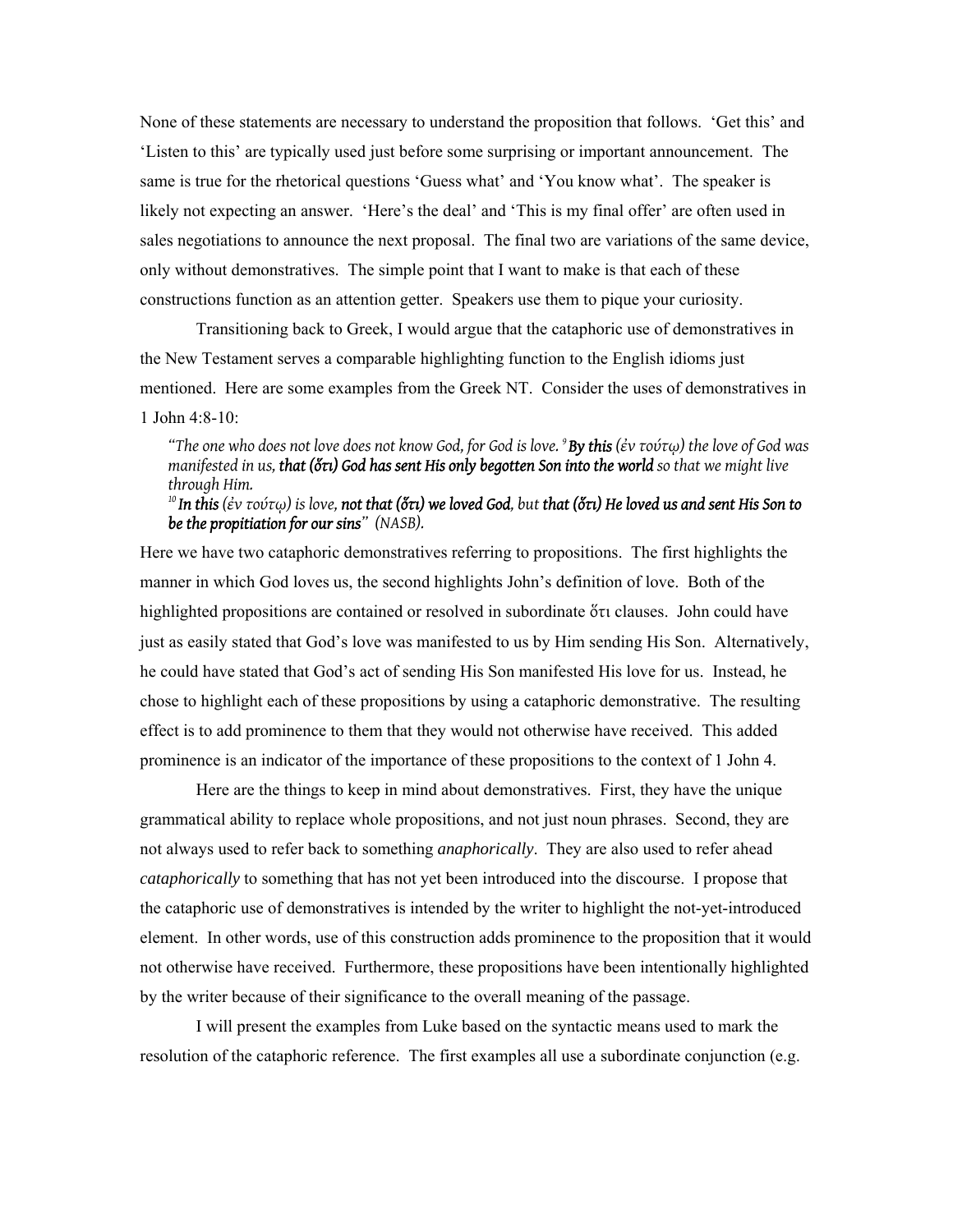ινα, οτι). The second group uses simple apposition. The third group simply relies upon the semantics of the context.

### **Luke 10:11 and 20**

 The first two examples we will look at are found in Luke 10, where Jesus sends out the Seventy on a ministry trip. Jesus instructs them how to conduct themselves, as well as what to expect from those they meet. In v. 10, He describes what they should do if a city is unwilling to receive them: "But whatever city you enter and they do not receive you, go out into its streets and say, 'Even the dust of your city which clings to our feet we wipe off *in protest* against you'" (NASB). He then uses a cataphoric demonstrative to make a declaration in v. 11:

### πλὴν τοῦτο γινώσκετε ὅτι ἤγγικεν ἡ βασιλεία τοῦ θεοῦ.

Only this know: that has come near the kingdom of God.'

Jesus uses the demonstrative 'this' to highlight what the people are to know, namely that the kingdom of God is near. He could have simply told them that the kingdom was near, but use of the cataphoric demonstrative adds prominence the declaration would not otherwise have received.<sup>2</sup>

The second cataphoric demonstrative is found in v. 20, where the 70 disciples return and give their report. It is noteworthy that Luke only mentions one aspect of their report to Jesus, found in v. 17b: "**even the demons** submitted to us in your name". Jesus responds by first describing all that He has given them authority over. But then He tempers this statement by making the following statement:

πλὴν ἐν τούτῳ μὴ χαίρετε , Only in this do not rejoice: **ὅτι τὰ πνεύματα ὑμῖν ὑποτάσσεται,**<br>γαίρετε δὲ ὅτι τὰ ὀνόματα ὑμῶν ἐγγέγραπται ἐν τοῖς οὐρανοῖς. have been written in the heavens.

1

Rejoice instead that your names

Of all the things that the Seventy have learned on their journey, Jesus only focuses on one thing. This one thing is highlighted through the use of a cataphoric demonstrative. Though the Seventy have been given great authority, they are adjured essentially not to let it go to their heads. Jesus' exhortation here is echoed in Luke 22:24 ff where the disciples are told to use their authority to be a greater servant, not to lord it over others. Note that only the negative statement utilizes a

 $2 \text{ In } v.$  12, Jesus describes the consequences for the city that rejects the message of the Seventy. This pronouncement is separated from the declaration of v. 11 by a redundant quotative frame (i.e. 'I say to you…'). This quotative frame is redundant because there has been no change of speakers. It is attributed to Jesus, not Luke, and serves a very specific purpose: to highlight the point follows. This point is that Sodom and Gomorrah will have a more tolerable time, if that is possible, during the final judgment than those cities that reject the 70 disciples.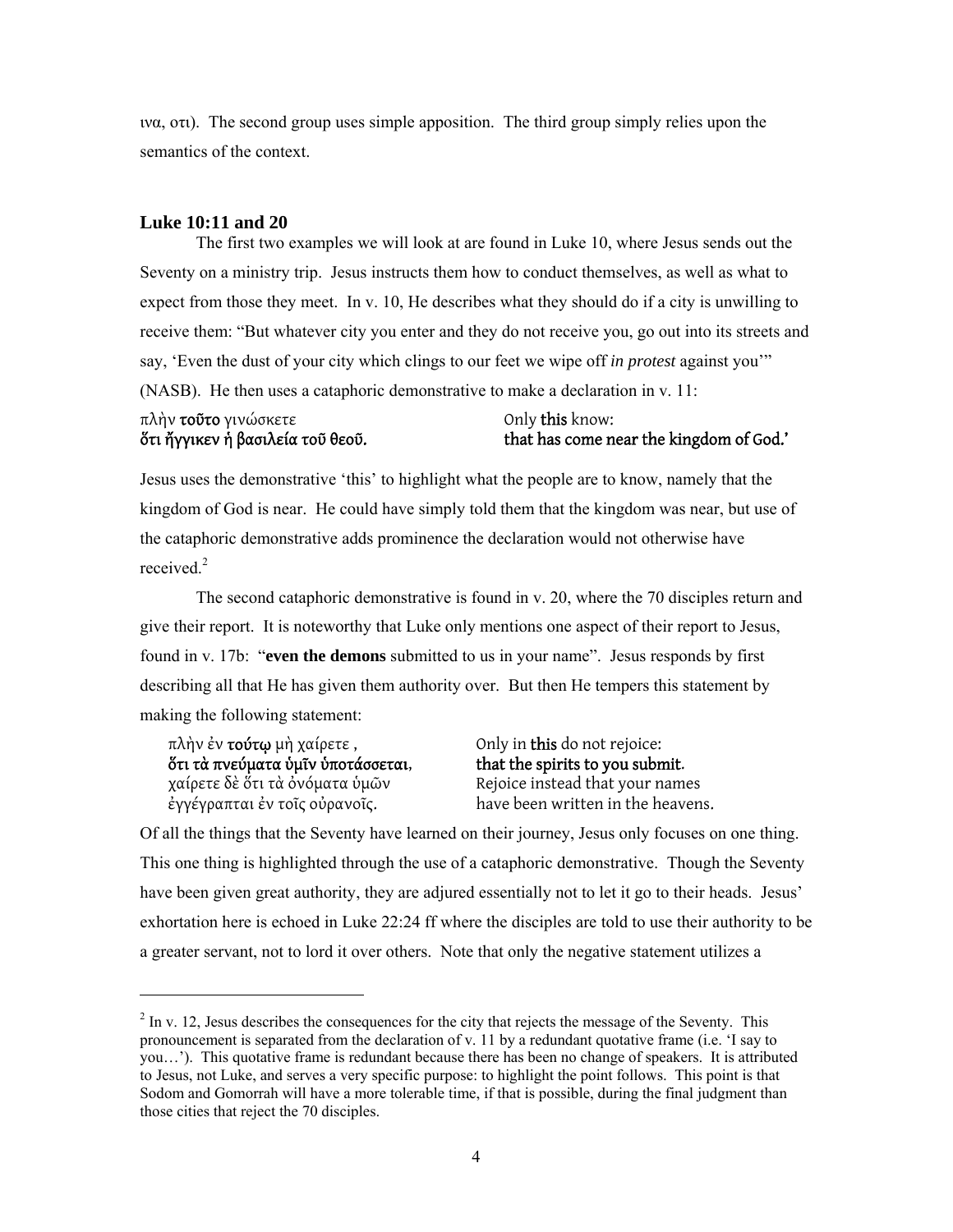cataphoric demonstrative. The positive statement to rejoice communicates largely the same content, but without using the cataphoric demonstrative. This contrasts the two options available to Luke since both are used in the same passage.

### **Luke 12:39**

 The next cataphoric example is found in Luke 12:39 where Jesus is teaching about the need to be ready for His return. Jesus likens it to servants attentively waiting for their master's late-night return from a feast. The servants who are attentively keeping watch will be blessed. In verse 39 Jesus illustrates the necessity of watchfulness by comparing it to crime-prevention. He states,

**τοῦτο** δὲ γινώσκετε ὅτι εἰ ᾔδει ὁ οἰκοδεσπότης ποίᾳ ὥρᾳ ὁ κλέπτης ἔρχεται, οὐκ ἂν ἀφῆκεν διορυχθῆναι τὸν οἶκον αὐτοῦ.

But this know:

That if the master had known at what hour the thief comes, he would not have allowed his house to be broken into.

The proposition highlighted here is the interpretive point of Jesus' illustration. I am arguing that Jesus intentionally uses this device to make sure the reader or hearer does not miss His point. His point is that unfortunately thieves do not make appointments. Instead they try to show up when you least expect and are least prepared. The cataphoric pronoun used here in the phrase "know this" functions similarly to a coach highlighting something important for his players: 'Alright, listen up!' or 'Here's the deal'. Jesus, like a good coach, uses an attention-getter to make sure the guys don't miss His point.

### **Luke 19:31**

 The next example of a cataphoric pronoun is found in Luke 19:31 where preparation is being made for Jesus' triumphal entry. As Jesus and the disciples are nearing Bethphage and Bethany, He tells two of his disciples to enter the village and bring Him a specific colt on which no one has ever ridden. They are not to ask permission, but are to simply take it. Jesus then says,

καὶ ἐάν τις ὑμᾶς ἐρωτᾷ· διὰ τί λύετε; οὕτως ἐρεῖτε· ὅτι ὁ κύριος αὐτοῦ χρείαν ἔχει. And if one should ask you, "Why are you untying?" thus you will say, "The Lord has need of it."

Here we see a demonstrative adverb used to highlight the reply the disciples are to give. This reply is introduced by the subordinate conjunction ὅτι. Jesus could just as easily have told the disciples what to answer without the cataphoric use of a demonstrative: "If someone should ask, tell them that the Lord has need of it". Instead, he adds prominence to the statement by referring to it first using the demonstrative. The point of this exercise is for the disciples to see that obeying Jesus' commands is the key to success in their endeavor. The answer that the disciples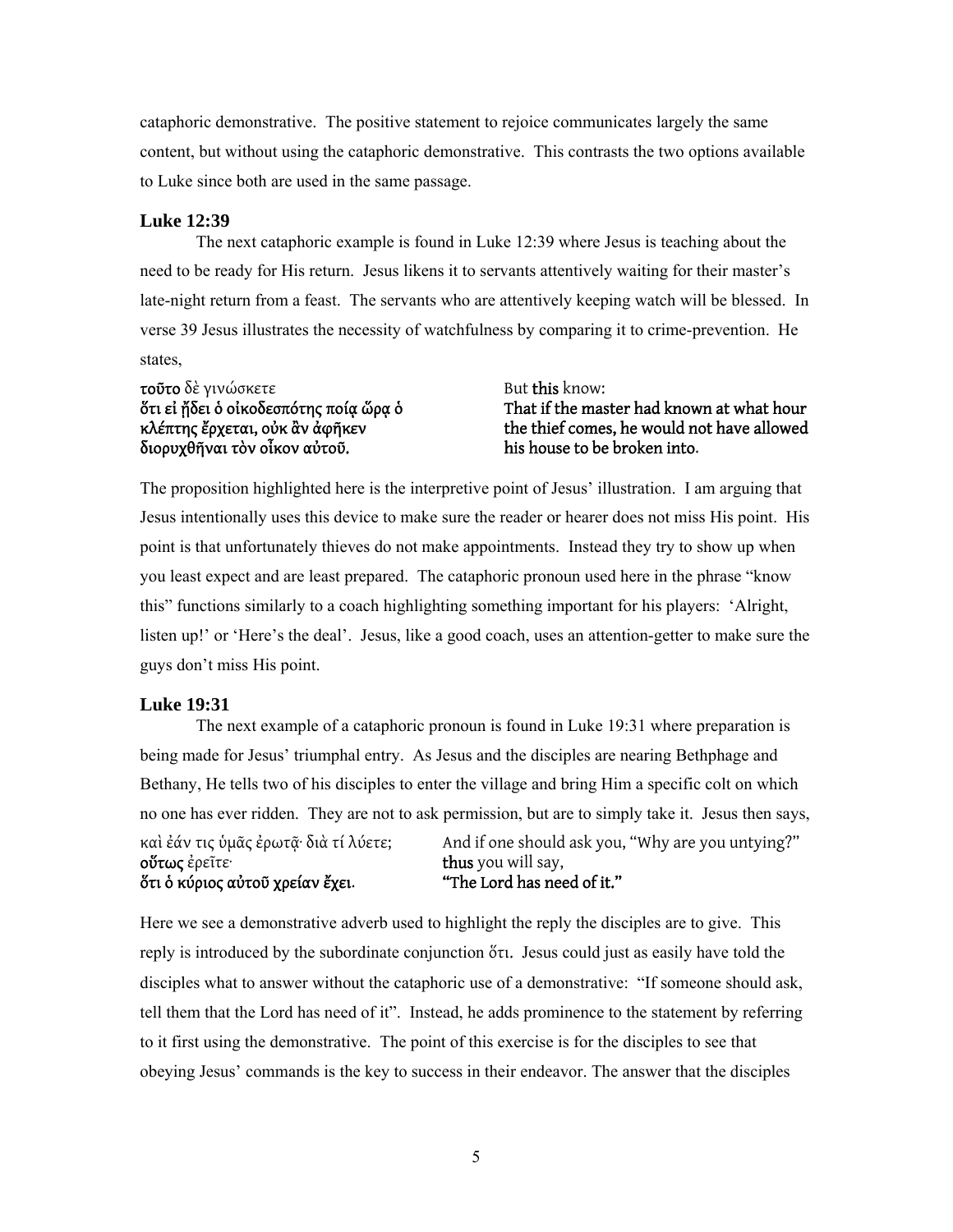are to give also uses marked word order to highlight **the Lord** as the one that needs the colt. Maybe this is where the "God told me to do it" defense first came from.

### **Luke 24:44 (and 46)**

Another example of cataphoric usage resolved by a subordinate clause is found in Luke 24:44, where the resurrected Jesus appears to His disciples. In order to address the disciples' amazement and disbelief, Jesus reminds them that all the things that He had predicted would happen to him were intended to fulfill the prophesies foretold in Scripture. He states,

οὗτοι οἱ λόγοι μου οὓς ἐλάλησα πρὸς ὑμᾶς ἔτι ὢν σὺν ὑμῖν, ὅτι δεῖ πληρωθῆναι πάντα τὰ γεγραμμένα ἐν τῷ νόμῳ Μωϋσέως καὶ τοῖς προφήταις καὶ ψαλμοῖς περὶ ἐμοῦ.

"These are my words which I spoke to you when with you, that it is necessary to be fulfilled all the

### things written in the law of Moses and in the Prophets and in the Psalms concerning me."

Once again, Jesus cataphorically uses a demonstrative to highlight a statement that is important in the context. In this context, Jesus is trying to convince the disciples that it is really Him, and that all that has happened was part of God's bigger plan. This statement is followed in v. 45 by a narrative comment that Jesus opened their minds to understand the Scriptures, followed by a quotative frame to reintroduce Jesus' next statement. His first comment in v. 44 made reference to fulfilling what was foretold in Scripture. However, He gave no specifics about exactly what was fulfilled. Verse 46 provides the specifics, and this information is also highlighted through the cataphoric use of οὕτως:

| καὶ εἶπεν αὐτοῖς ὅτι                | And he said to them,                              |
|-------------------------------------|---------------------------------------------------|
| <b>οὕτως</b> γέγραπται              | "Thus it has been written                         |
| παθεῖν τὸν χριστὸν καὶ ἀναστῆναι ἐκ | to suffer the Christ and to rise from the dead on |
| νεκρῶν τῆ τρίτῃ ἡμέρα,              | the third day.                                    |

Marshall (1978:905) notes that most translations render οὕτως as cataphoric rather than anaphoric. Understood in this way, the adverb functions to highlight the information to which it refers, viz. the prophesies that Jesus has fulfilled. Jesus' sayings of vv. 44 and 46 are crucial to the overall meaning of the passage. Understanding both of them as being cataphorically highlighted provides both a balance to the passage. It is also consistent with the content of the passage. However, since the resolution of the cataphoric reference does not use a subordinate marker, the usage in v. 46 is open to interpretation.

### **Luke 6:3-4**

 There is one final example of cataphoric usage resolved using a subordinate conjunction, in this case using ὡς instead of ὅτι. This is the passage where the Pharisees question Jesus about the propriety of gleaning grain on the Sabbath. To address their question, Jesus cites an instance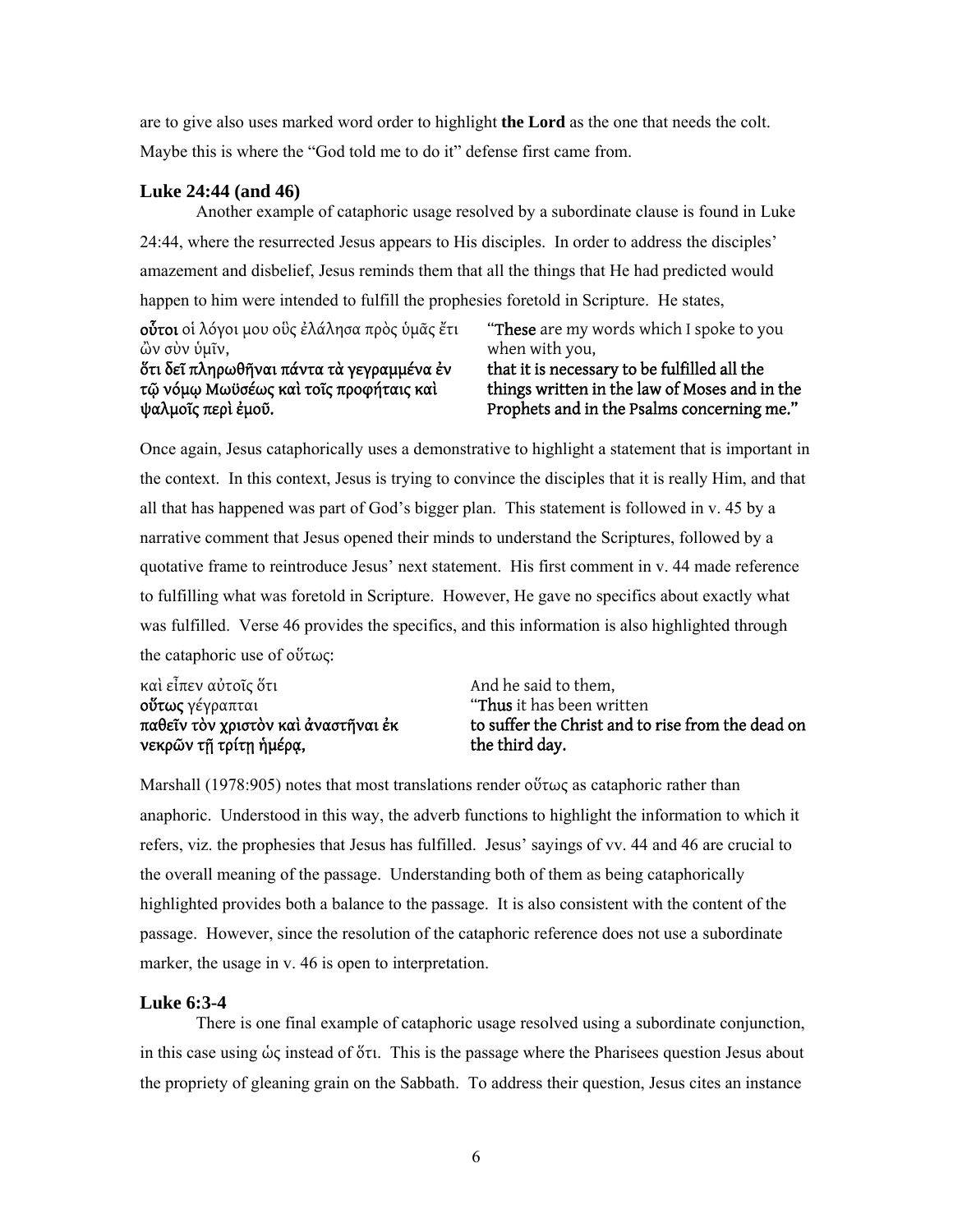from the OT where David satisfied the hunger of him and those with him by taking the bread of the presence. Instead of simply citing the information, He gives it a prominent introduction, stating,

<sup>3</sup>οὐδὲ τοῦτο ἀνέγνωτε ὃ ἐποίησεν Δαυὶδ ὅτε ἐπείνασεν αὐτὸς καὶ οἱ μετ' αὐτοῦ [ὄντες],  $^4$ [ὡς] εἰσῆλθεν εἰς τὸν οἶκον τοῦ θεοῦ καὶ τοὺς ἄρτους τῆς προθέσεως λαβὼν ἔφαγεν καὶ ἔδωκεν τοῖς μετ' αὐτοῦ, οὓς οὐκ ἔξεστιν φαγεῖν εἰ μὴ μόνους τοὺς ἱερεῖς;

3 Do you not **this** know, which David did when hungered he and the ones with him, <sup>4</sup> how he entered into God's house and **taking the bread of the presence, he ate and gave to those with him, whom are not permitted to eat except the priests alone?**

Jesus response to the Pharisees is further highlighted in verse  $5<sup>3</sup>$ . Rather than simply continuing Jesus speech, Luke breaks it into two parts: the OT quotation and the principle that Jesus draws from the quotation. The quote is broken up by using a redundant quotative frame, i.e. an extra 'and he said to them' statement. The effect of breaking up speeches like this is typically to add prominence to the final segment of the speech. Thus in v. 5, Jesus claims that 'The Son of Man is the **Lord** of the Sabbath', which itself is also highlighted through the use of marked word order.

### **Luke 3:20**

-

I will now move to the cataphoric uses of demonstratives that rely upon apposition to resolve the reference. The first example is from Luke 3:20. Verse 19 provides a prominent reintroduction of Herod back into the discourse. The verse states that John had reproved Herod about his wicked behavior. The only behavior specifically mentioned by Luke is Herod taking Herodias, the wife of his brother, as his wife. Verse 20 adds prominence to Herod's wicked behavior by stating that on top of all that he had done so far, he essentially did even more, namely the decision to place John the Baptist in prison.

### κατέκλεισεν τὸν Ἰωάννην ἐν φυλακῇ. even locked up John in prison.

## προσέθηκεν καὶ τοῦτο ἐπὶ πᾶσιν [καὶ] He added also this on [top of it] all, He

Luke adds an ascensive  $\kappa \alpha i$  to the demonstrative, explicitly adding this action to the previously mentioned actions of Herod. Note also that the resolution of the cataphoric reference also uses an ascensive καὶ to reinforce the parallel, based on the  $NA^{27}$  text. Stated in this way, the reader learns that Herod's current action is even more wicked than the last, before we ever find out what his action is. Thus the decision to place John in prison is characterized as adding insult to injury. Herod's arrest of John receives added prominence by the cataphoric use of the demonstrative.

 $3$  It is noteworthy that v. 3 is highlighted in other ways besides the cataphoric demonstrative. The subject 'Jesus' is encoded using a NP rather than using either an articular pronoun or no expressed subject. Luke also uses two verbs of speaking, 'answered and said'. The verb *apokrinomai* is characteristically used when there is a change in initiators in a speech, what Levinsohn refers to as a 'countering move'. For more on these matters, cf. Levinsohn 2000:215-247.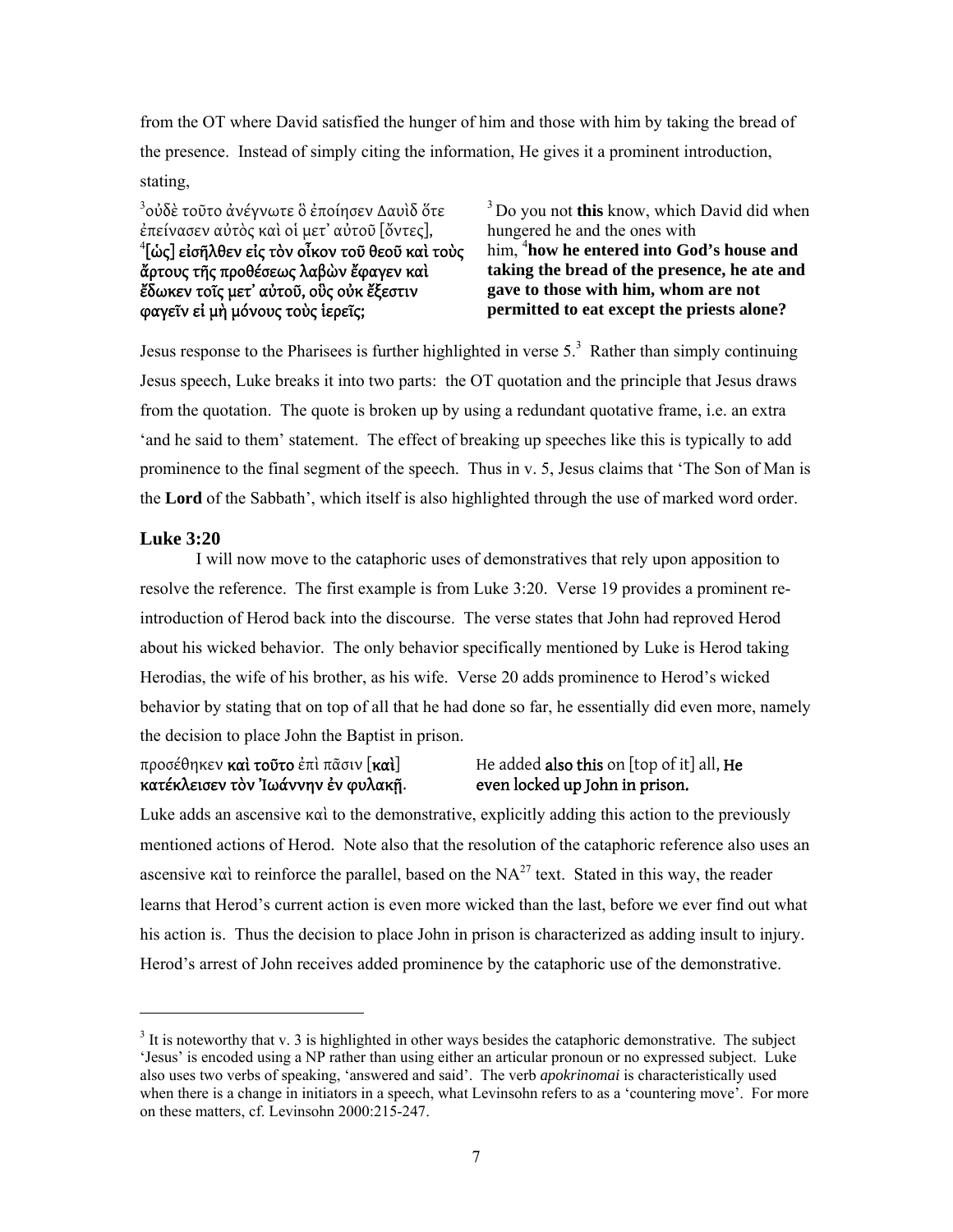### **Luke 8:21**

 The next example is taken from Luke 8:21. In this passage Jesus is teaching inside a house that is filled to overflowing. As He is teaching, He is told that His family members are outside waiting for Him. Instead of going outside to greet them, He turns the situation into yet another opportunity to describe what it means to follow Him.

μήτηρ μου καὶ ἀδελφοί μου **οὗτοί** εἰσιν **οἱ "**"My mother and my brothers are **these:** τὸν λόγον τοῦ θεοῦ ἀκούοντες καὶ ποιοῦντες. the ones *hearing and doing* the word of God. He states, "**These** are my mother and my brothers." An appositional phrase (cf. Robertson 1934:700). follows to specify exactly *whom* He is referring to, namely **the ones hearing and doing the word of God**. Here too, the cataphoric demonstrative adds prominence to key idea in the passage, viz. the identity of true mothers and brothers. The salient information is disclosed in the resolution of the cataphoric reference to 'the ones hearing and doing the word of God'.<sup>4</sup> These actions are further highlighted through the use of marked word order (cf. Levinsohn 2000:12-69).

### **Luke 12:18**

l

 The next example is from Luke 12:18, in the parable of the rich fool. Once again we find a clustering of prominence marking devices used in this context. Faced with the problem of having more stuff than his barns will hold, the rich fool asks the question, "What should I do, since I do not have a place to gather my produce?" Jesus interrupts the quotation of the rich fool with a redundant quotative frame just as in Luke 6. This is followed immediately by the statement containing the cataphoric pronoun.

### τοῦτο ποιήσω, καθελῶ μου τὰς ἀποθήκας "This I will do: I will tear down my barns<br>καὶ μείζονας οἰκοδομήσω καὶ συνάξω ἐκεῖ and larger ones will I build; and will store t πάντα τὸν σῖτον καὶ τὰ ἀγαθά μου.

# and *larger ones* will I build; and will store there all my seed and my goods."

The dilemma the rich fool faces and his proposed solution are separated in order to add prominence to the solution. Rather than giving to the poor, or selling what he has, the fool instead chooses to hoard his goods. Once again, we see Jesus using prominence markers to highlight important parts of His discourse. He adds prominence to the fool's solution both through use of the redundant quotative frame to separate it from the problem. The use of the cataphoric pronoun adds prominence to his solution. Marked word order is also used to highlight that **bigger** barns are the key (Levinsohn 2000:18-24).

<sup>&</sup>lt;sup>4</sup> This passage could alternatively be analyzed as containing a pendant nominative. Thus, μήτηρ μου καὶ ἀδελφοί µου would be construed as the pendant nominative, with the demonstrative οὗτοί being the subject of the following clause. In either case, the primary emphasis of the clause is still the ones hearing and doing. I thank Randall Tan for pointing out this alternative analysis to me.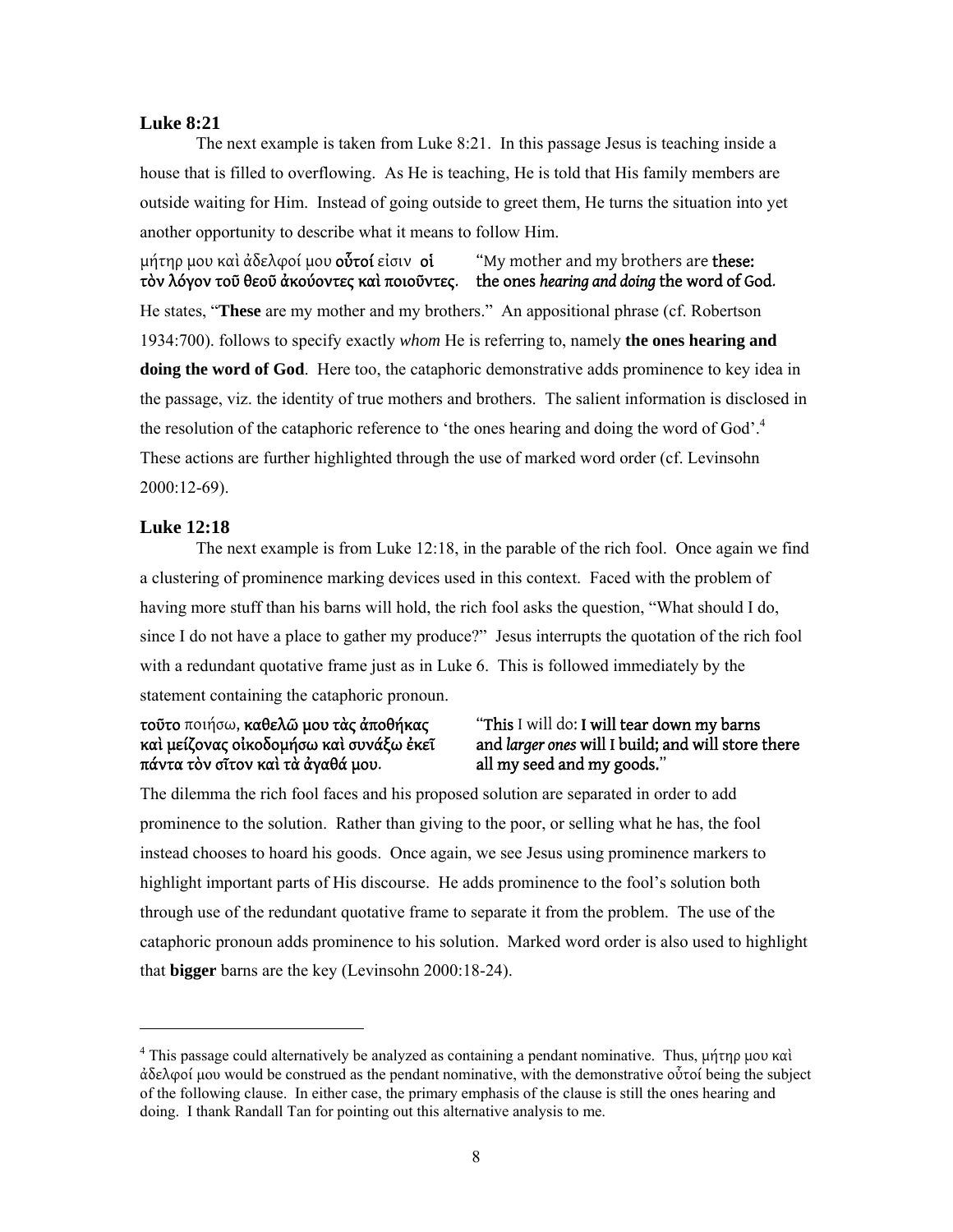### **Luke 22:37**

 The next cataphoric use is found in Luke 22:37, where Jesus gives some final instructions before leaving for the garden of Gethsemane. In contrast to when Jesus first sent out the 70 and they were told to take nothing, Jesus now tells His disciples to bring their purse and bag, and even to acquire a sword. The mention of the need for a sword and the reason why it is needed are separated by a redundant quotative frame λέγω γὰρ ὑμῖν "for I say to you". His speech continues,

### τοῦτο τὸ γεγραμμένον δεῖ τελεσθῆναι ἐν ἐμοί, This [thing] having been written it is

necessary to be fulfilled in me, τό· *καὶ μετὰ ἀνόμων ἐλογίσθη·* 'And *with lawless ones* he was numbered' καὶ γὰρ τὸ περὶ ἐμοῦ τέλος ἔχει. for even [this] thing concerning me has an end.

The cataphoric pronoun adds prominence to the OT quote by delaying it and building some anticipation. The pronoun itself is highlighted using marked word order, as are the words of the quotation itself (cf. Levinsohn 2000:18-24). As in many of the other examples, we find prominence markers clustered around the use of the cataphoric pronoun. This clustering provides exegetical support for viewing these highlighted propositions as salient to the passage. Cataphoric demonstratives are not used alone or in isolation by Luke.

### **Conclusion**

 It is my contention that the cataphoric demonstratives are employed by Luke as a highlighting device. Luke highlights propositions which are particularly important to the passage to make the reader or hearer sit up and take note. The cataphoric use of demonstratives is not just restricted to Greek. Instead it is an attested, cross-linguistic device which we are very familiar with in English. This device is used to assign prominence to a proposition that it would not otherwise have received. In most of the examples cited from Luke, a reader may well be able to decide that the highlighted propositions are important on the basis of their semantic content. However, attention to prominence marking devices such as cataphoric demonstratives provides objective exegetical evidence. This evidence stems from the writer's decision to take the 'long way around the bush' so to speak, to mention something with a pronoun before we know which *it* refers to. It should also be noted that cataphoric demonstratives are not restricted to Luke. They are well attested in the balance of the Greek NT, especially in the writings of Paul and John.

#### **Bibliography**

Gundel, Jeanette K., Nancy Hedberg and Ron Zacharski

 2004 "Demonstrative Pronouns in Natural Discourse." Paper presented at DAARC-2004 (the Fifth Discourse Anaphora and Anaphora Resolution Colloquium), São Miguel, Portugal.

Levinsohn, Stephen H.